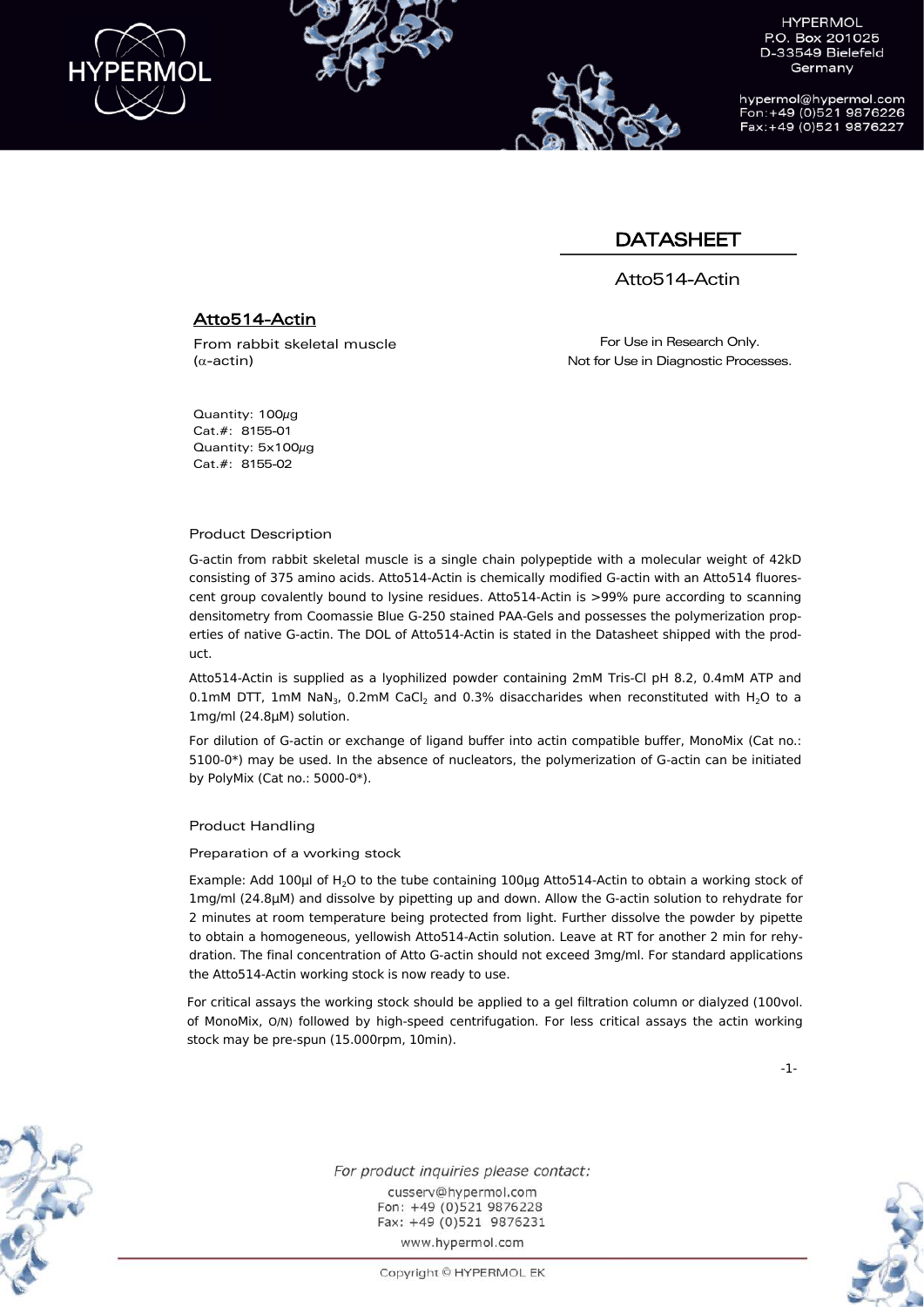

hypermol@hypermol.com Fon: +49 (0)521 9876226 Fax: +49 (0)521 9876227

## DATASHEET

Atto514-Actin

## Atto514-Actin

From rabbit skeletal muscle (α-actin)

For Use in Research Only. Not for Use in Diagnostic Processes.

#### Product Storage and Stability

For best product performance Atto514-Actin is stored as supplied at –70° until used. Once dissolved Atto514-Actin is kept on ice and protected from light. Under these conditions the product will be stable in performance for at least 5 days. Avoid refreezing of solubilised Atto514-Actin.

#### Specifications of Atto514-Actin

Esterification of  $\alpha$ - actin with Atto514 results in a chemically modified G-actin carrying a fluorescent dye with a net electrical charge of -1. While Atto514-Actin shows the polymerization behavior of native G-actin, possible effects on ligand interactions have to be individually determined by comparing with unconjugated actin. The emission maximum of Atto514 is at 533nm.

### Determining the Degree of Labeling (DOL)

#### 1. Protein Concentration

Determination of the protein concentration by UV-VIS of nucleotide binding proteins is affected by the presence of nucleotides in buffer and protein. Nucleotides strongly absorb at 280nm. Minor variations in buffer composition result in erroneous measurements. For a correct UV-VIS measurement actin should be measured at 290nm ( $\epsilon$  = 26,600 M<sup>-1</sup>cm<sup>-1</sup>), after exchange of buffer against the reference buffer.

#### 2. Degree of Labelling

The degree of labeling (DOL or dye/protein ratio) is usually determined by absorption spectroscopy making use of the Lambert-Beer law: Absorbance (A) = extinction coefficient  $\epsilon$ ) x molar concentration × path length (d). Simply measure the UV-VIS spectrum of the conjugate in solution in a quartz cuvette. Dilute the solution, if necessary to measure within the linear range.

 $DOL = \frac{A_{\text{max}} / \mathcal{E}_{\text{max}}}{1 - \mathcal{E}_{\text{max}} / \mathcal{E}_{\text{max}}$ Aprot/ εprot Amax · Eprot  $= \frac{P_{\text{max}} - P_{\text{max}}}{A_{280} - (A_{\text{max}} \cdot C_{\text{F280}}) \cdot \text{E}_{\text{max}}}$ 



For product inquiries please contact: cusserv@hvpermol.com Fon: +49 (0)521 9876228 Fax: +49 (0)521 9876231 www.hypermol.com

-2-